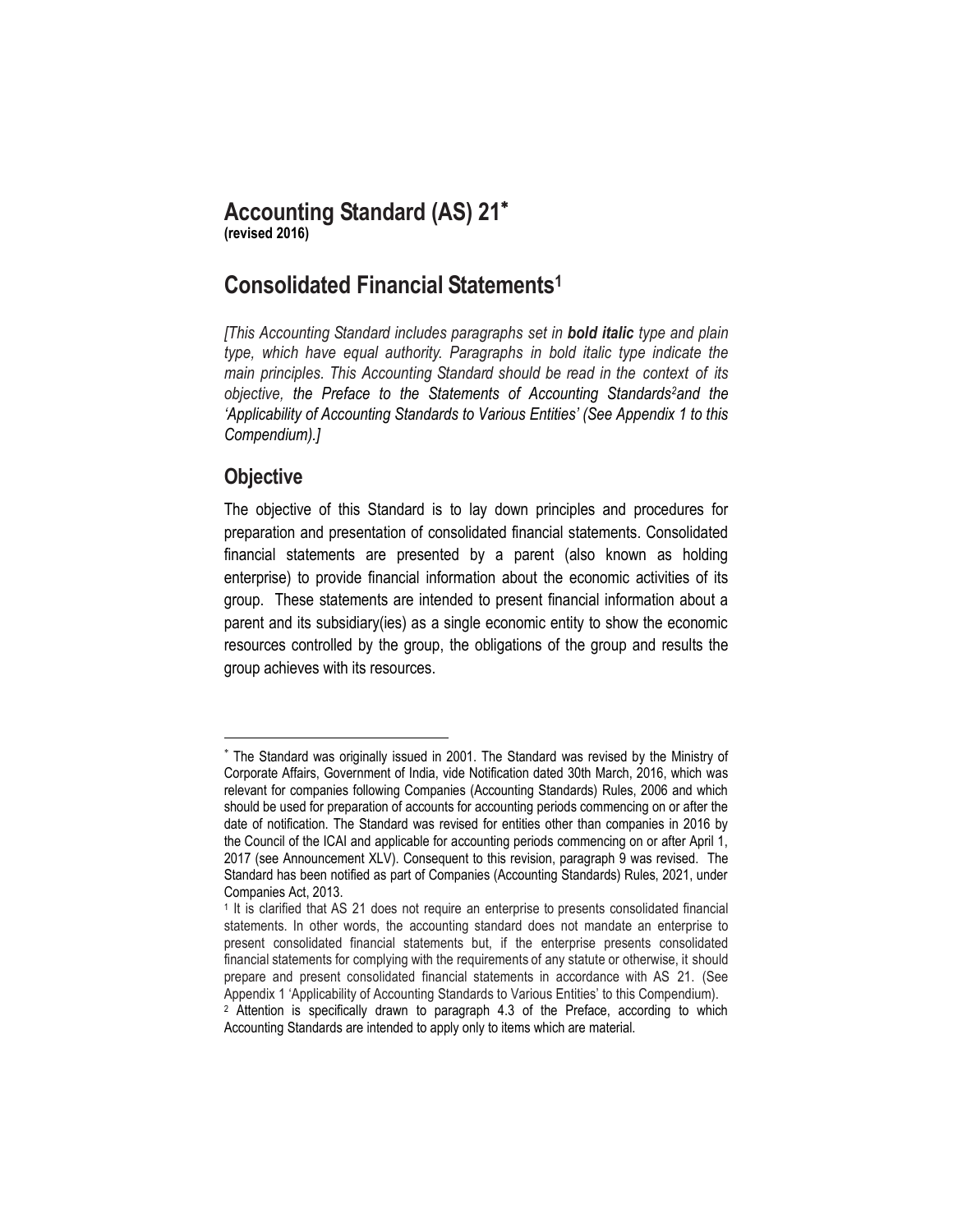## **Scope**

*1***.** *This Standard should be applied in the preparation and presentation of consolidated financial statements for a group of enterprises under the control of a parent.*

*2. This Standard should also be applied in accounting for investments in subsidiaries in the separate financial statements of a parent.*

3. In the preparation of consolidated financial statements, other Accounting Standards also apply in the same manner as they apply to the separate financial statements.

4. This Standard does not deal with:

- (a) methods of accounting for amalgamations and their effects on consolidation, including goodwill arising on amalgamation (see AS 14, *Accounting for Amalgamations*);
- (b) accounting for investments in associates (at present governed by AS 13, *Accounting for Investments* 3 ); and
- (c) accounting for investments in joint ventures (at present governed by AS 13, Accounting for Investments<sup>4</sup>).

## **Definitions**

*5. For the purpose of this Standard, the following terms are used with the meanings specified:*

#### *5.1 Control:*

l

*(a) the ownership, directly or indirectly through subsidiary(ies), of more than one-half of the voting power of an enterprise; or*

<sup>3</sup> Accounting Standard (AS) 23, *Accounting for Investments in Associates in Consolidated Financial Statements*, specifies the requirements relating to accounting for investments in associates in Consolidated Financial Statements.

<sup>4</sup> Accounting Standard (AS) 27, *Financial Reporting of Interests in Joint Ventures*, specifies the requirements relating to accounting for investments in joint ventures.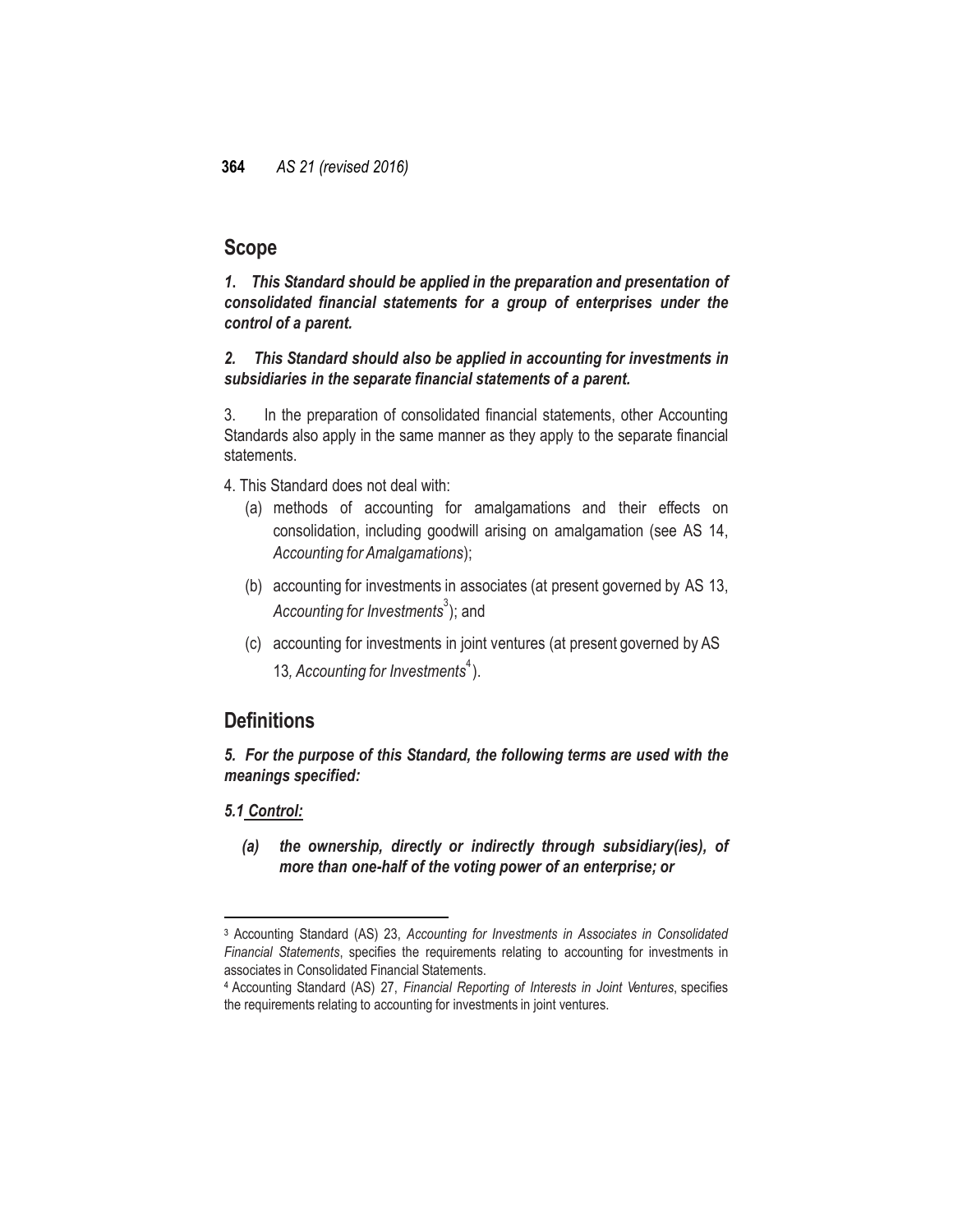*(b) control of the composition of the board of directors in the case of a company or of the composition of the corresponding governing body in case of any other enterprise so as to obtain economic benefits from its activities.*

*5.2 A subsidiary is an enterprise that is controlled by another enterprise (known as the parent).*

- *5.3 A parent is an enterprise that has one or more subsidiaries.*
- *5.4 A group is a parent and all its subsidiaries.*

*5.5 Consolidated financial statements are the financial statements of a group presented as those of a single enterprise.*

*5.6 Equity is the residual interest in the assets of an enterprise after deducting all its liabilities.*

## *5.7 Minority interest is that part of the net results of operations and of the net assets of a subsidiary attributable to interests which are not owned, directly or indirectly through subsidiary(ies), by the parent.*

6. Consolidated financial statements normally include consolidated balance sheet, consolidated statement of profit and loss, and notes, other statements and explanatory material that form an integral part thereof. Consolidated cash flow statement is presented in case a parent presents its own cash flow statement. The consolidated financial statements are presented, to the extent possible, in the same format as that adopted by the parent for its separate financial statements.

Explanation:

All the notes appearing in the separate financial statements of the parent enterprise and its subsidiaries need not be included in the notes to the consolidated financial statement. For preparing consolidated financial statements, the following principles may be observed in respect of notes and other explanatory material that form an integral part thereof:

(a) Notes which are necessary for presenting a true and fair view of the consolidated financial statements are included in the consolidated financial statements as an integral part thereof.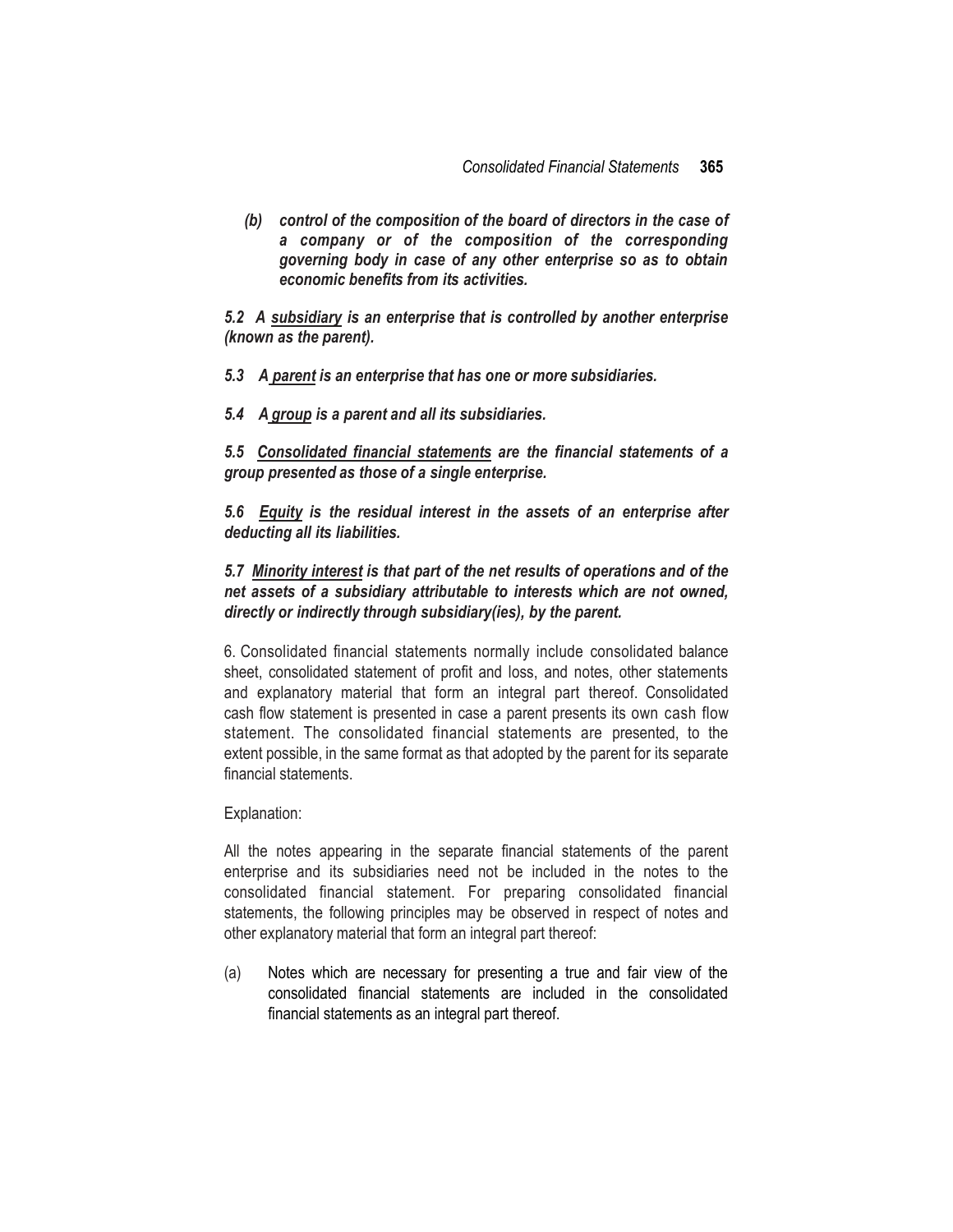- (b) Only the notes involving items which are material need to be disclosed. Materiality for this purpose is assessed in relation to the information contained in consolidated financial statements. In view of this, it is possible that certain notes which are disclosed in separate financial statements of a parent or a subsidiary would not be required to be disclosed in the consolidated financial statements when the test of materiality is applied in the context of consolidated financial statements.
- (c) Additional statutory information disclosed in separate financial statements of the subsidiary and/or a parent having no bearing on the true and fair view of the consolidated financial statements need not be disclosed in the consolidated financial statements.

## **PresentationofConsolidated Financial Statements**

## *7. A parent which presents consolidated financial statements should present these statements in addition to its separate financial statements.*

8. Users of the financial statements of a parent are usually concerned with, and need to be informed about, the financial position and results of operations of not only the enterprise itself but also of the group as a whole. This need is served by providing the users -

- (a) separate financial statements of the parent; and
- (b) consolidated financial statements, which present financial information about the group as that of a single enterprise without regard to the legal boundaries of the separate legal entities.

## **Scope of Consolidated Financial Statements**

*9. A parent which presents consolidated financial statements should consolidate all subsidiaries, domestic as well as foreign, other than those referred to in paragraph 11. Where an enterprise does not have a subsidiary but has an associate and/or a joint venture such an enterprise should also prepare consolidated financial statements in accordance with Accounting Standard (AS) 23, Accounting for Associates in Consolidated Financial Statements, and Accounting Standard (AS) 27, Financial Reporting of Interests in Joint Ventures respectively.*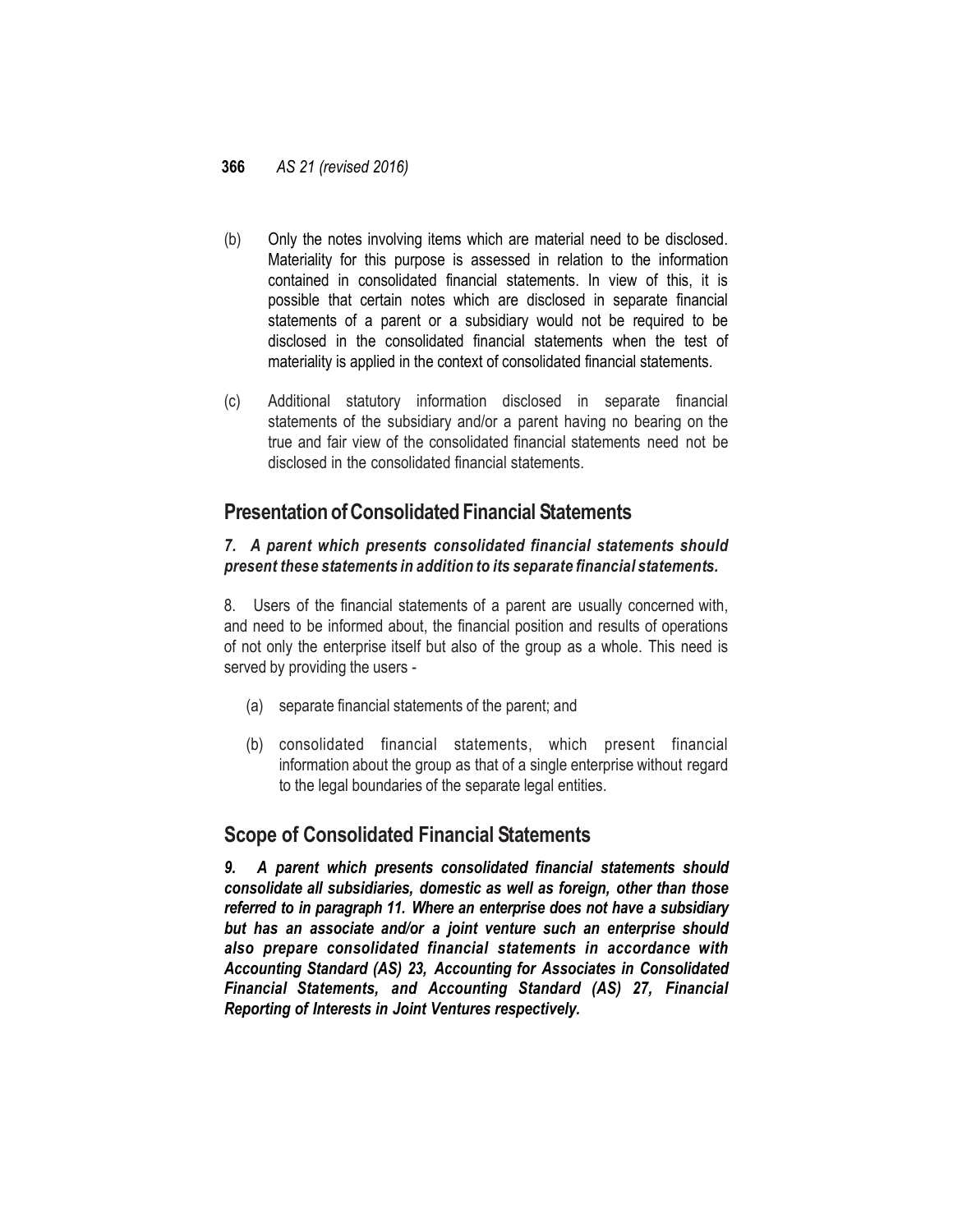10. The consolidated financial statements are prepared on the basis of financial statements of parent and all enterprises that are controlled by the parent, other than those subsidiaries excluded for the reasons set out in paragraph 11. Control exists when the parent owns, directly or indirectly through subsidiary(ies), more than one-half of the voting power of an enterprise. Control also exists when an enterprise controls the composition of the board of directors (in the case of a company) or of the corresponding governing body (in case of an enterprise not being a company) so as to obtain economic benefits from its activities. An enterprise may control the composition of the governing bodies of entities such as gratuity trust, provident fund trust etc. Since the objective of control over such entities is not to obtain economic benefits from their activities, these are not considered for the purpose of preparation of consolidated financial statements. For the purpose of this Standard, an enterprise is considered to control the composition of:

- (i) the board of directors of a company, if it has the power, without the consent or concurrence of any other person, to appoint or remove all or a majority of directors of that company. An enterprise is deemed to have the power to appoint a director, if any of the following conditions is satisfied:
	- (a) a person cannot be appointed as director without the exercise in his favour by that enterprise of such a power as aforesaid; or
	- (b) a person's appointment as director follows necessarily from his appointment to a position held by him in that enterprise; or
	- (c) the director is nominated by that enterprise or a subsidiary thereof.
- (ii) the governing body of an enterprise that is not a company, if it has the power, without the consent or the concurrence of any other person, to appoint or remove all or a majority of members of the governing body of that other enterprise. An enterprise is deemed to have the power to appoint a member, if any of the following conditions is satisfied:
	- (a) a person cannot be appointed as member of the governing body without the exercise in his favour by that other enterprise of such a power as aforesaid; or
	- (b) a person's appointment as member of the governing body follows necessarily from his appointment to a position held by him in that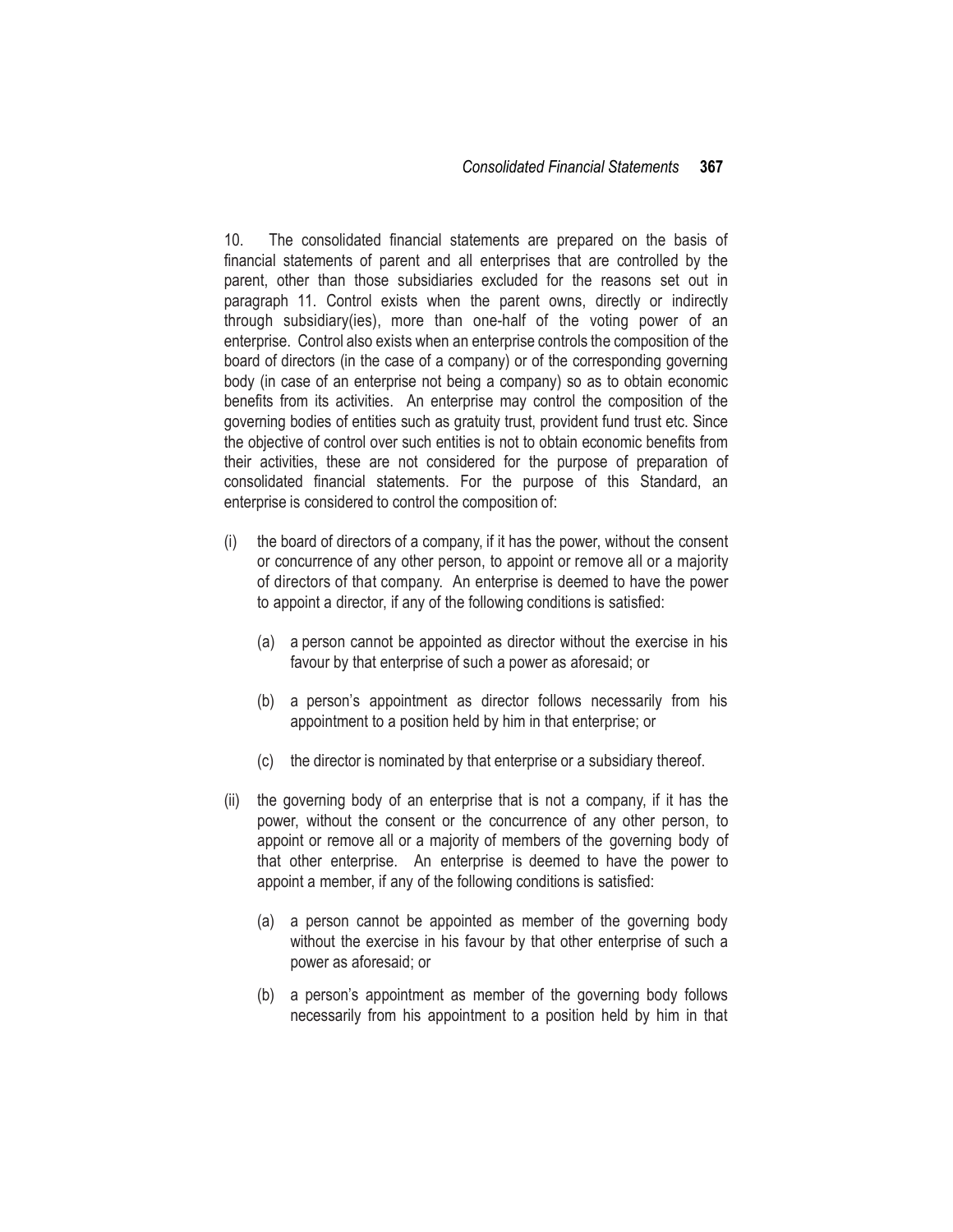other enterprise; or

(c) the member of the governing body is nominated by that other enterprise.

#### **Explanation:**

It is possible that an enterprise is controlled by two enterprises — one controls by virtue of ownership of majority of the voting power of that enterprise and other controls, by virtue of an agreement or otherwise, the composition of the board of directors so as to obtain economic benefit from its activities. In such a rare situation, when an enterprise is controlled by two enterprises as per the definition of 'control', the first mentioned enterprise will be considered as subsidiary of both the controlling enterprises within the meaning of this Standard and, therefore, both the enterprises need to consolidate the financial statements of that enterprise as per the requirements of this Standard.

- *11. A subsidiary should be excluded from consolidation when:*
	- *(a) control is intended to be temporary because the subsidiary is acquired and held exclusively with a view to its subsequent disposal in the near future; or*
	- *(b) it operates under severe long-term restrictions which significantly impair its ability to transfer funds to the parent.*

*In consolidated financial statements, investments in such subsidiaries should be accounted for in accordance with Accounting Standard (AS) 13, Accounting for Investments. The reasons for not consolidating a subsidiary should be disclosed in the consolidated financial statements.*

#### **Explanation:**

- *(a) Where an enterprise owns majority of voting power by virtue of ownership of the shares of another enterprise and all the shares are held as 'stock-in-trade' and are acquired and held exclusively with a view to their subsequent disposal in the near future, the control by the first mentioned enterprise is considered to be temporary within the meaning of paragraph 11(a).*
- *(b) The period of time, which is considered as near future for the*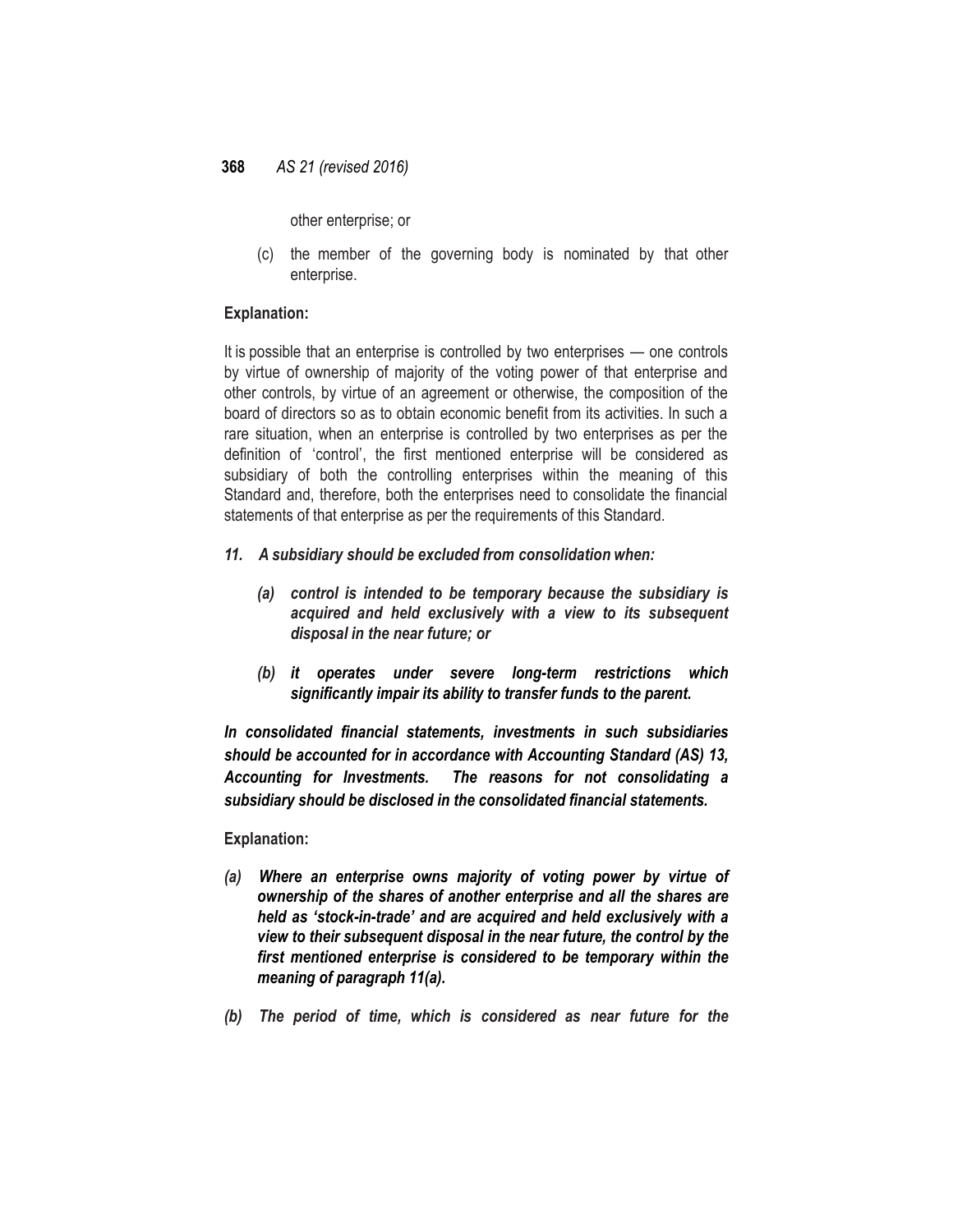*purposes of this Standard primarily depends on the facts and circumstances of each case. However, ordinarily, the meaning of the words 'near future' is considered as not more than twelve months from acquisition of relevant investments unless a longer period can be justified on the basis of facts and circumstances of the case. The intention with regard to disposal of the relevant investment is considered at the time of acquisition of the investment. Accordingly, if the relevant investment is acquired without an intention to its subsequent disposal in near future, and subsequently, it is decided to dispose off the investments, such an in- vestmentis not excluded from consolidation, until the investment is actually disposed off. Conversely, if the relevant investment is acquired with an intention to its subsequent disposal in near future, but, due to some valid reasons, it could not be disposed off within that period, the same will continue to be excluded from consolidation, provided there is no change in the intention.*

12. Exclusion of a subsidiary from consolidation on the ground that its business activities are dissimilar from those of the other enterprises within the group is not justified because better information is provided by consolidating such subsidiaries and disclosing additional information in the consolidated financial statements about the different business activities of subsidiaries. For example, the disclosures required by Accounting Standard (AS) 17, *Segment Reporting,* help to explain the significance of different business activities within the group.

## **Consolidation Procedures**

*13. In preparing consolidated financial statements, the financial statements of the parent and its subsidiaries should be combined on a line by line basis by adding together like items of assets, liabilities, income and expenses. In order that the consolidated financial statements present financial information about the group as that of a single enterprise, the following steps should be taken:*

- *(a) the cost to the parent of its investment in each subsidiary and the parent's portion of equity of each subsidiary, at the date on which investment in each subsidiary is made, should be eliminated;*
- *(b) any excess of the cost to the parent of its investment in a subsidiary over the parent's portion of equity of the subsidiary, at the*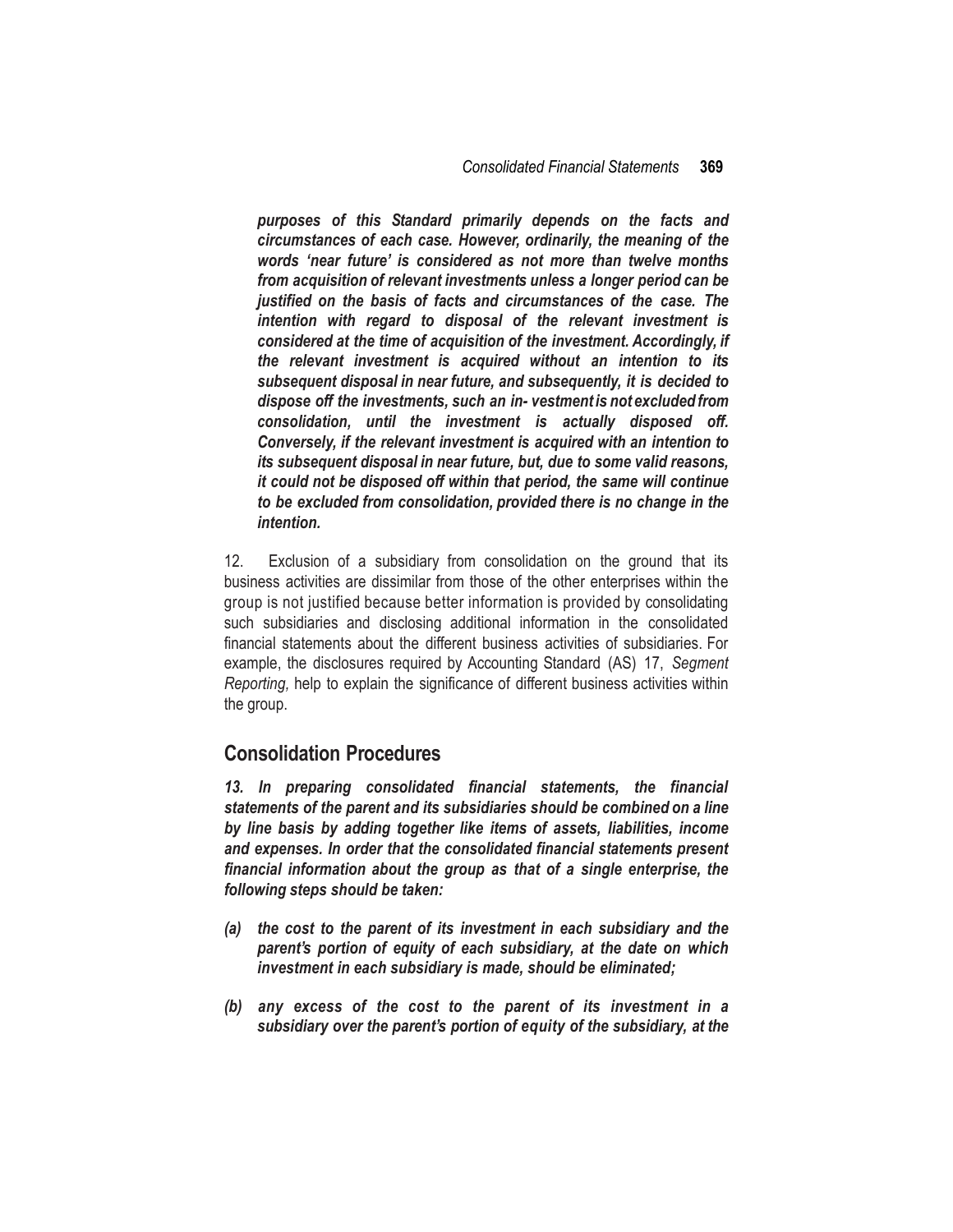#### **370** *AS 21 (revised 2016)*

*date on which investment in the subsidiary is made, should be described as goodwill to be recognised as an asset in the consolidated financial statements;*

- *(c) when the cost to the parent of its investment in a subsidiary is less than the parent's portion of equity of the subsidiary, at the date on which investment in the subsidiary is made, the difference should be treated as a capital reserve in the consolidated financial statements;*
- *(d) minority interests in the net income of consolidated subsidiaries for the reporting period should be identified and adjusted against the income of the group in order to arrive at the net income attributable to the owners of the parent; and*
- *(e) minority interests in the net assets of consolidated subsidiaries should be identified and presented in the consolidated balance sheet separately from liabilities and the equity of the parent's shareholders. Minority interests in the net assets consist of:*
	- *(i) the amount of equity attributable to minorities at the date on which investment in a subsidiary is made; and*
	- *(ii) the minorities' share of movements in equity since the date the parent-subsidiary relationship came in existence.*

*Where the carrying amount of the investment in the subsidiary is different from its cost, the carrying amount is considered for the purpose of above computations.*

**Explanation:**

- *(a) The tax expense (comprising current tax and deferred tax) to be shown in the consolidated financial statements should be the aggregate of the amounts of tax expense appearing in the separate financial statements of the parent and its subsidiaries.*
- *(b) The parent's share in the post-acquisition reserves of a subsidiary, forming part of the corresponding reserves in the consolidated balance sheet, is not required to be disclosed separately in the consolidated balance sheet keeping in view the objective of consolidated financial statements to present financial information of*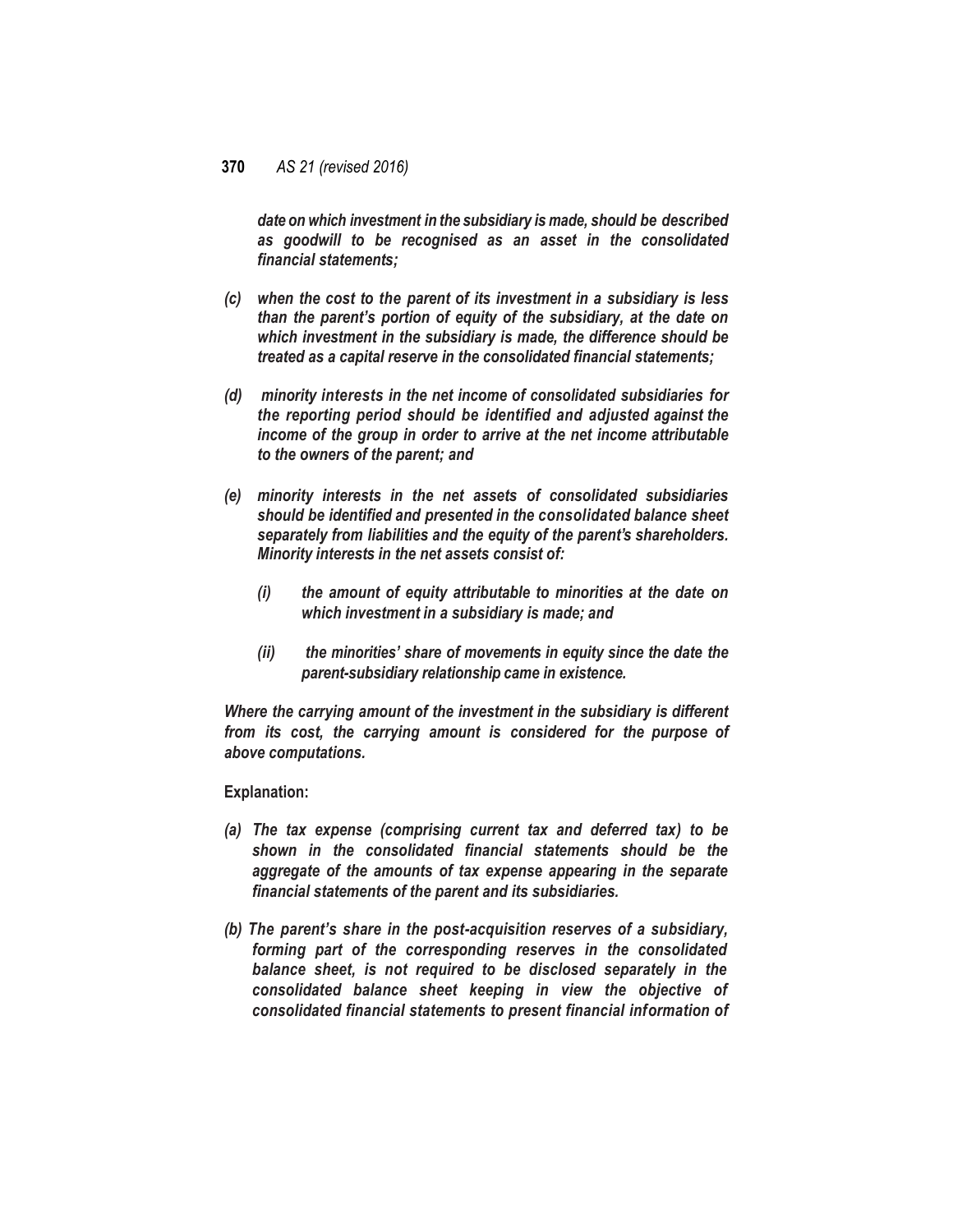#### *the group as a whole. In view of this, the consolidated reserves disclosed in the consolidated balance sheet are inclusive of the parent's share in the post-acquisition reserves of a subsidiary.*

14. The parent's portion of equity in a subsidiary, at the date on which investment is made, is determined on the basis of information contained in the financial statements of the subsidiary as on the date of investment. However, if the financial statements of a subsidiary, as on the date of investment, are not available and if it is impracticable to draw the financial statements of the subsidiary as on that date, financial statements of the subsidiary for the immediately preceding period are used as a basis for consolidation. Adjustments are made to these financial statements for the effects of significant transactions or other events that occur between the date of such financial statements and the date of investment in the subsidiary.

15. If an enterprise makes two or more investments in another enterprise at different dates and eventually obtains control of the other enterprise, the consolidated financial statements are presented only from the date on which holding-subsidiary relationship comes in existence. If two or more investments are made over a period of time, the equity of the subsidiary at the date of investment, for the purposes of paragraph 13 above, is generally determined on a step-by-step basis; however, if small investments are made over a period of time and then an investment is made that results in control, the date of the latest investment, as a practicable measure, may be considered as the date of investment.

### *16. Intragroup balances and intragroup transactions and resulting unrealised profits should be eliminated in full. Unrealised losses resulting from intragroup transactions should also be eliminated unless cost cannot be recovered.*

17. Intragroup balances and intragroup transactions, including sales, expenses and dividends, are eliminated in full. Unrealised profits resulting from intragroup transactions that are included in the carrying amount of assets, such as inventory and fixed assets, are eliminated in full. Unrealised losses resulting from intragroup transactions that are deducted in arriving at the carrying amount of assets are also eliminated unless cost cannot be recovered.

#### *18. The financial statements used in the consolidation should be drawn up*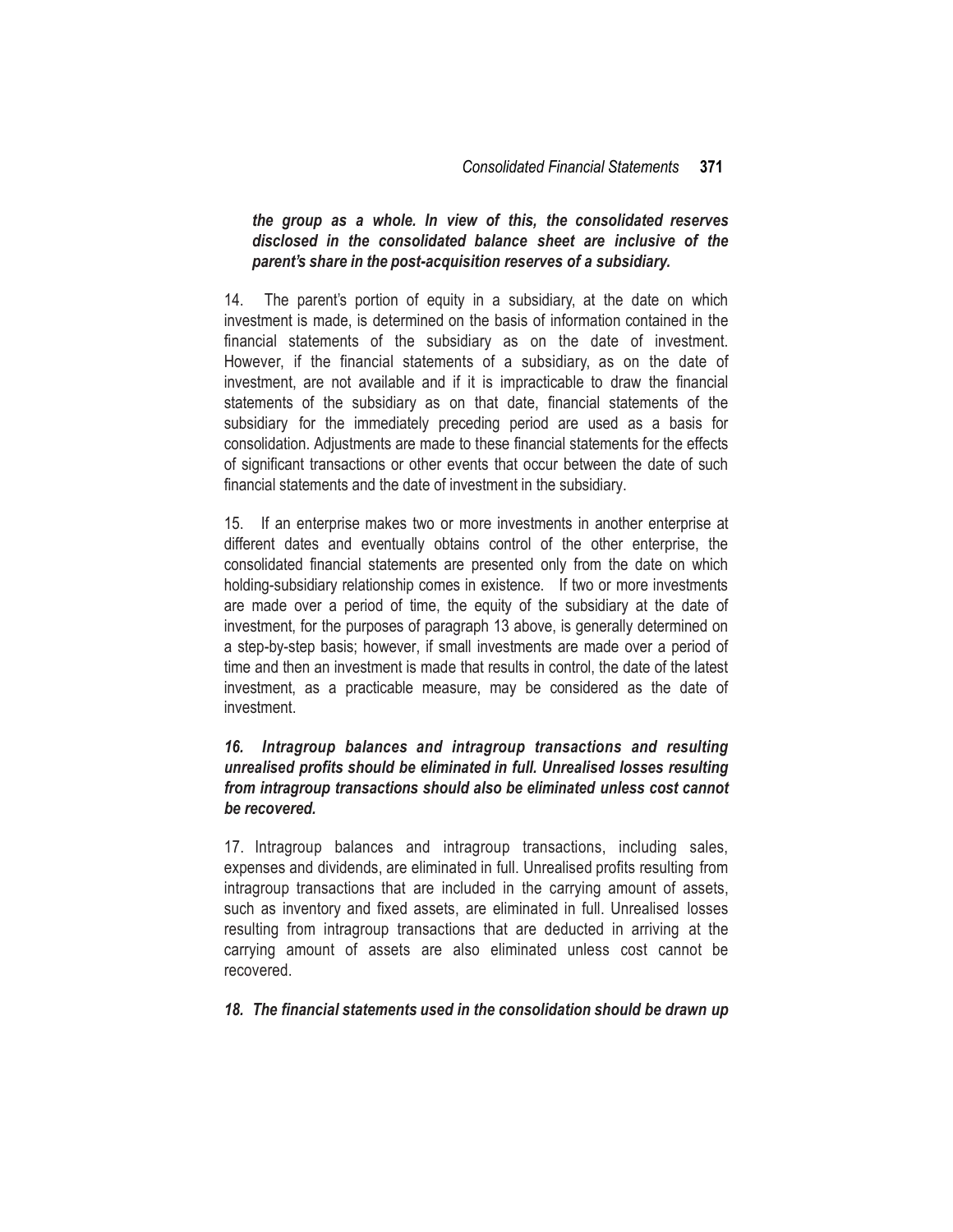#### **372** *AS 21 (revised 2016)*

*to the same reporting date. If it is not practicable to draw up the financial statements of one or more subsidiaries to such date and, accordingly, those financial statements are drawn up to different reporting dates, adjustments should be made for the effects of significant transactions or other events that occur between those dates and the date of the parent's financial statements. In any case, the difference between reporting dates should not be more than six months.*

19. The financial statements of the parent and its subsidiaries used in the preparation of the consolidated financial statements are usually drawn up to the same date. When the reporting dates are different, the subsidiary often prepares, for consolidation purposes, statements as at the same date as that of the parent. When it is impracticable to do this, financial statements drawn up to different reporting dates may be used provided the difference in reporting dates is not more than six months. The consistency principle requires that the length of the reporting periods and any difference in the reporting dates should be the same from period to period.

*20. Consolidated financial statements should be prepared using uniform accounting policies for like transactions and other events in similar circumstances. If it is not practicable to use uniform accounting policies in preparing the consolidated financial statements, that fact should be disclosed together with the proportions of the items in the consolidated financial statements to which the different accounting policies have been applied.*

21. If a member of the group uses accounting policies other than those adopted in the consolidated financial statements for like transactions and events in similar circumstances, appropriate adjustments are made to its financial statements when they are used in preparing the consolidated financial statements.

22. The results of operations of a subsidiary are included in the consolidated financial statements as from the date on which parent-subsidiary relationship came in existence. The results of operations of a subsidiary with which parentsubsidiary relationship ceases to exist are included in the consolidated statement of profit and loss until the date of cessation of the relationship. The difference between the proceeds from the disposal of investment in a subsidiary and the carrying amount of its assets less liabilities as of the date of disposal is recognised in the consolidated statement of profit and loss as the profit or loss on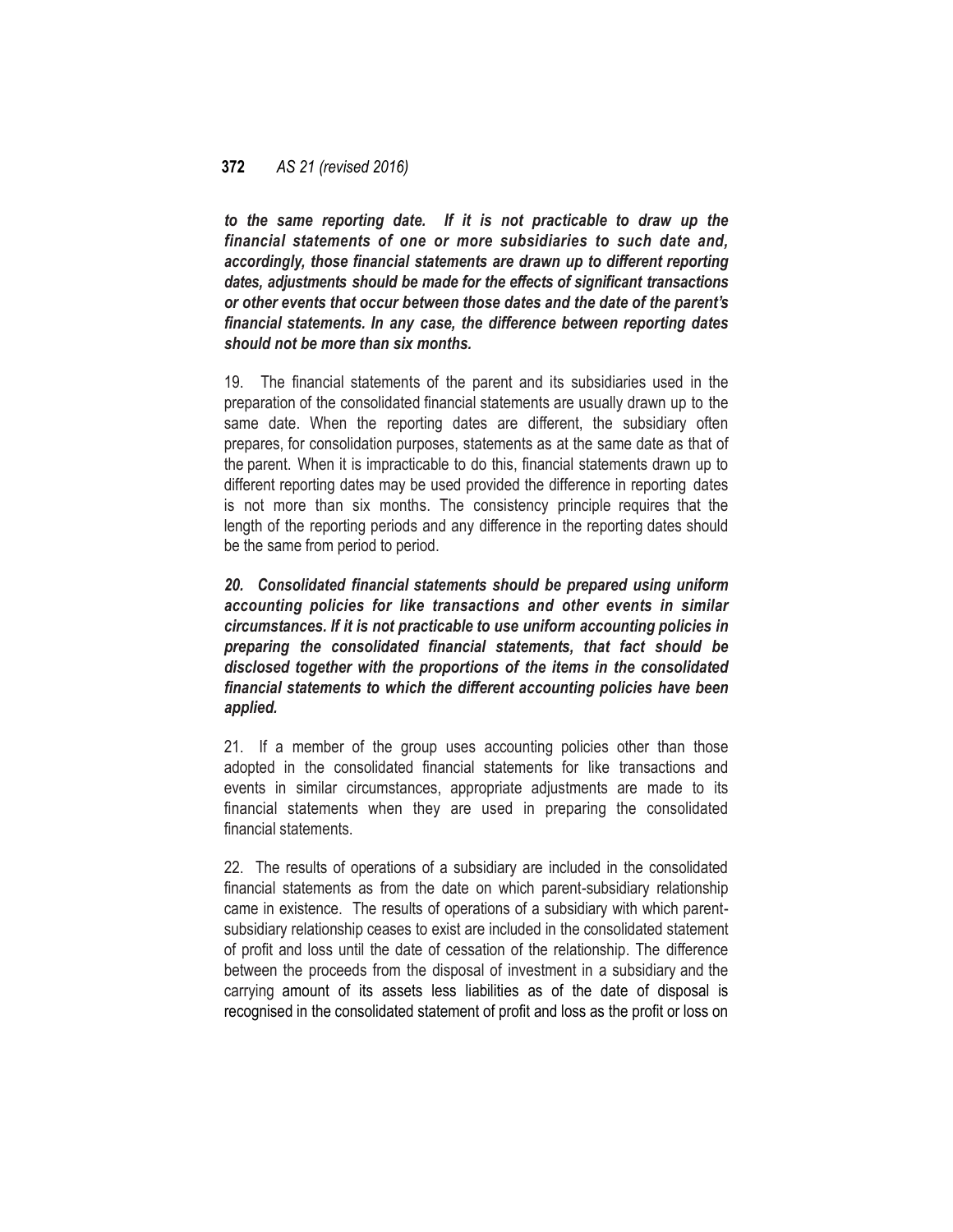the disposal of the investment in the subsidiary. In order to ensure the comparability of the financial statements from one accounting period to the next, supplementary information is often provided about the effect of the acquisition and disposal of subsidiaries on the financial position at the reporting date and the results for the reporting period and on the corresponding amounts for the preceding period.

## *23. An investment in an enterprise should be accounted for in accordance with Accounting Standard (AS) 13, Accounting for Investments, from the date that the enterprise ceases to be a subsidiary and does not become an associate<sup>5</sup> .*

24. The carrying amount of the investment at the date that it ceases to be a subsidiary is regarded as cost thereafter.

## *25. Minority interests should be presented in the consolidated balance sheet separately from liabilities and the equity of the parent's shareholders. Minority interests in the income of the group should also be separately presented.*

26. The losses applicable to the minority in a consolidated subsidiary may exceed the minority interest in the equity of the subsidiary. The excess, and any further losses applicable to the minority, are adjusted against the majority interest except to the extent that the minority has a binding obligation to, and is able to, make good the losses. If the subsidiary subsequently reports profits, all such profits are allocated to the majority interest until the minority's share of losses previously absorbed by the majority has been recovered.

27. If a subsidiary has outstanding cumulative preference shares which are held outside the group, the parent computes its share of profits or losses after adjusting for the subsidiary's preference dividends, whether or not dividends have been declared.

## **Accounting for Investments in Subsidiaries in a Parent's Separate Financial Statements**

l

<sup>5</sup> Accounting Standard (AS) 23, *Accounting for Investments in Associates in Consolidated Financial Statements*, defines the term 'associate' and specifies the requirements relating to accounting for investments in associates in Consolidated Financial Statements.